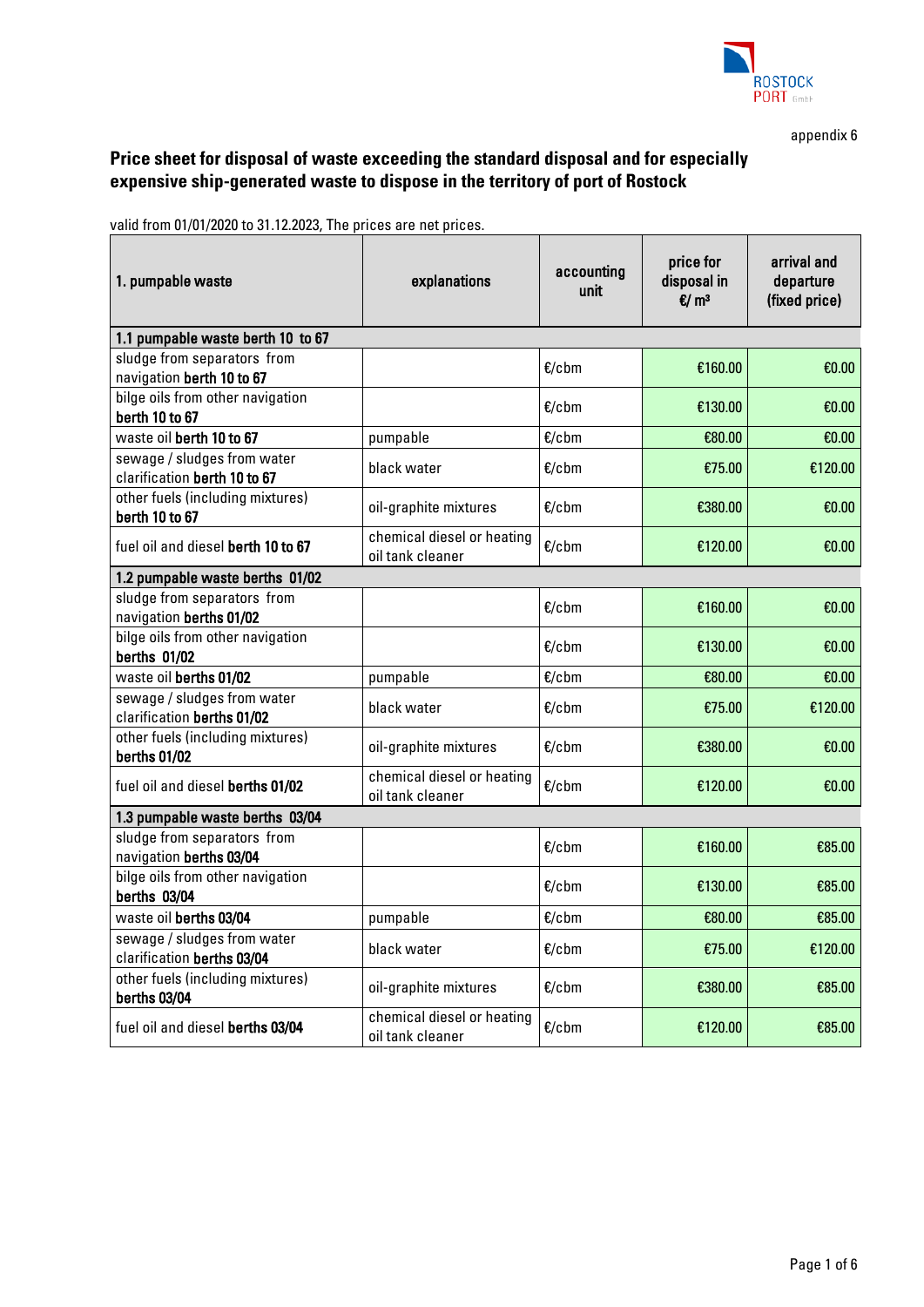

| 1.4 pumpable waste berth 05 <sup>1</sup>                        |                                                |          |         |         |  |
|-----------------------------------------------------------------|------------------------------------------------|----------|---------|---------|--|
| sludge from separators from<br>navigation berth 051             |                                                | $E/c$ bm | €160.00 | €85.00  |  |
| bilge oils from other navigation<br>berth 051                   |                                                | $E/c$ bm | €130.00 | €85.00  |  |
| waste oil berth 051                                             | pumpable                                       | $E$ /cbm | €80.00  | €85.00  |  |
| sewage / sludges from water<br>clarification berth 051          | black water                                    | $E$ /cbm | €75.00  | €120.00 |  |
| other fuels (including mixtures)<br>berth 05 <sup>1</sup>       | oil-graphite mixtures                          | $E$ /cbm | €380.00 | €85.00  |  |
| fuel oil and diesel berth 051                                   | chemical diesel or heating<br>oil tank cleaner | $E/c$ bm | €120.00 | €85.00  |  |
| 1.5 pumpable waste berth 06 <sup>1</sup>                        |                                                |          |         |         |  |
|                                                                 |                                                |          |         |         |  |
| sludge from separators from<br>navigation berth 06 <sup>1</sup> |                                                | $E$ /cbm | €160.00 | €65.00  |  |
| bilge oils from other navigation<br>berth 061                   |                                                | $E/c$ bm | €130.00 | €65.00  |  |
| waste oil berth 061                                             | pumpable                                       | $E$ /cbm | €80.00  | €65.00  |  |
| sewage / sludges from water<br>clarification berth 061          | black water                                    | $E$ /cbm | €75.00  | €120.00 |  |
| other fuels (including mixtures)<br>berth 061                   | oil-graphite mixtures                          | $E$ /cbm | €380.00 | €65.00  |  |

<span id="page-1-0"></span><sup>&</sup>lt;sup>1</sup> When transferring pumpable waste at berths 05 and 06 of the oil port, bigger problems may occur whenever the tankers only have an aft connection nozzle for the disposal since the line to be produced may not be routed unsupported across the water of the port basin between the suction vehicle and the ship. In order to comply with the statutory duty of ROSTOCK PORT GmbH to enable also such tankers to dispose of their waste at the port of Rostock it is necessary in the a/m cases to run an additional hose connection from thetransfer station along the ship's deck to the disposal vehicle.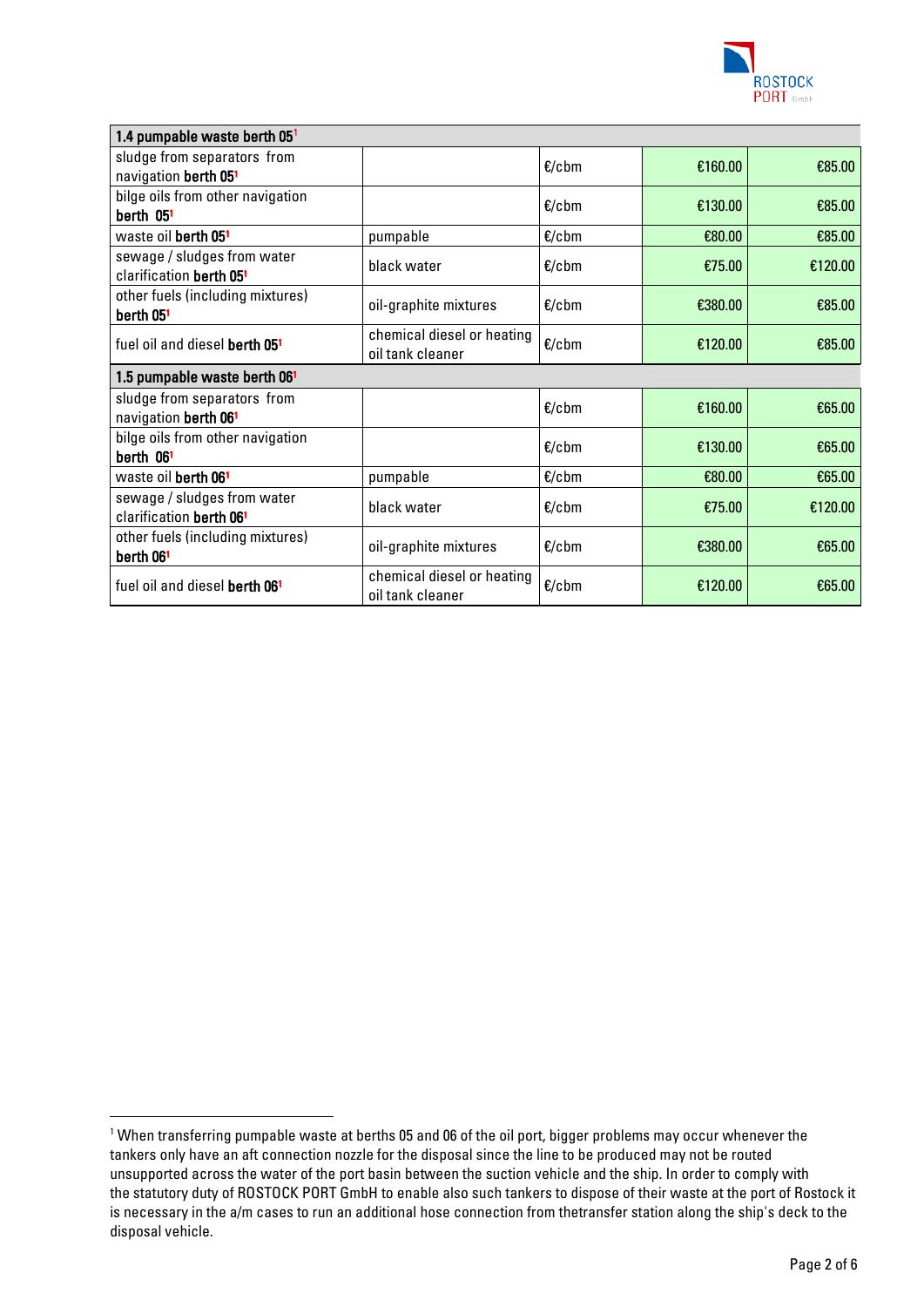

| 2. non-dangerous waste          | box                                                             | accounting<br>unit | price for<br>disposal in<br>$E/m^3$ | arrival and<br>departure<br>(fixed price) |
|---------------------------------|-----------------------------------------------------------------|--------------------|-------------------------------------|-------------------------------------------|
|                                 | MGB 2401                                                        | $E/b$ ox           | €45.00                              | XXX                                       |
| mixed packaging                 | MGB 1,1 m <sup>3</sup>                                          | $E/b$ ox           | €70.00                              | XXX                                       |
| (materials and commercial waste | Container                                                       | E/ts               | €178.00                             | €95.00                                    |
| without dangerous substances)   | remuneration falls below<br>the minimum load for<br>weighbridge | €                  | €35.60                              | €95.00                                    |
|                                 | MGB 2401                                                        | €/box              | €45.00                              | <b>XXX</b>                                |
|                                 | MGB $1,1 \text{ m}^3$                                           | $E/b$ ox           | €70.00                              | XXX                                       |
|                                 | Container                                                       | E/ts               | €178.00                             | €95.00                                    |
| mixed municipal waste           | remuneration falls below<br>the minimum load for<br>weighbridge | €                  | €35.60                              | €95.00                                    |
|                                 | MGB 2401                                                        | $E/b$ ox           | €45.00                              | XXX                                       |
|                                 | MGB 1,1 m <sup>3</sup>                                          | $E/b$ ox           | €70.00                              | XXX                                       |
| glass                           | Container                                                       | E/ts               | €178.00                             | €95.00                                    |
|                                 | remuneration falls below<br>the minimum load for<br>weighbridge | €                  | €35.60                              | €95.00                                    |
|                                 | MGB 2401                                                        | $E/b$ ox           | €30.00                              | <b>XXX</b>                                |
|                                 | MGB 1,1 $\mathrm{m}^3$                                          | $E/b$ ox           | €50.00                              | XXX                                       |
| paper and cardboard with the    | Container                                                       | E/ts               | €15.00                              | €95.00                                    |
| exception of sanitary paper     | remuneration falls below<br>the minimum load for<br>weighbridge | €                  | €3.00                               | €95.00                                    |
|                                 | MGB 240 I                                                       | €/box              | €45.00                              | <b>XXX</b>                                |
|                                 | MGB 1,1 $\mathrm{m}^3$                                          | $E/b$ ox           | €70.00                              | XXX                                       |
| plastics                        | Container                                                       | E/ts               | €178.00                             | €95.00                                    |
|                                 | remuneration falls below<br>the minimum load for<br>weighbridge | €                  | €35.60                              | €95.00                                    |
|                                 | MGB 240 I                                                       | E/ts               | €50.00                              | €25.00                                    |
| textiles                        | MGB 1,1 m <sup>3</sup>                                          | E/ts               | €50.00                              | €35.00                                    |
| alkaline batteries              | 60 liter SDF                                                    | E/ts               | €180.00                             | €20.00                                    |
|                                 | MGB 1,1 $\mathrm{m}^3$                                          | E/ts               | €450.00                             | €35.00                                    |
|                                 | Container                                                       | E/ts               | €450.00                             | €95.00                                    |
| ship ropes                      | remuneration falls below<br>the minimum load for<br>weighbridge | €                  | €90.00                              | €95.00                                    |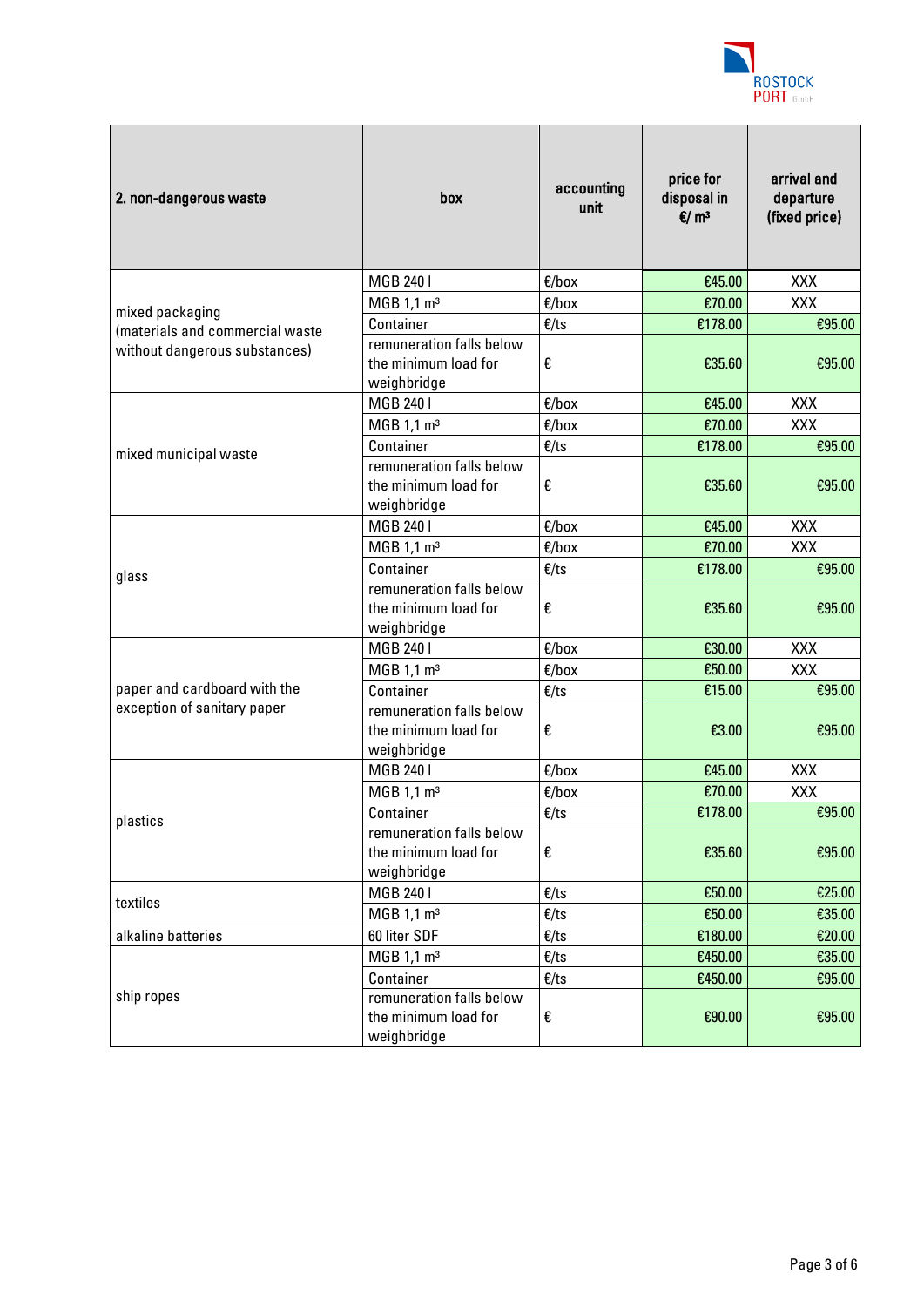

| used fishing gear (e.g. nets)                                                                 | MGB $1,1 \text{ m}^3$                                           | E/ts           | €200.00 | €35.00 |
|-----------------------------------------------------------------------------------------------|-----------------------------------------------------------------|----------------|---------|--------|
|                                                                                               | Container                                                       | E/ts           | €200.00 | €95.00 |
|                                                                                               | remuneration falls below<br>the minimum load for<br>weighbridge | €              | €40.00  | €95.00 |
| iron and steel (scrap)                                                                        | Container                                                       | E/ts           | €0.00   | €95.00 |
|                                                                                               | remuneration falls below<br>the minimum load for<br>weighbridge | €              | €0.00   | €95.00 |
|                                                                                               | Container                                                       | E/ts           | €0.00   | €95.00 |
| mixed metal scrap                                                                             | remuneration falls below<br>the minimum load for<br>weighbridge | €              | €0.00   | €95.00 |
| rubber waste                                                                                  | grid box                                                        | E/ts           | €400.00 | €35.00 |
| medicines - noninfectious                                                                     | 30 liter SDF                                                    | E/ts           | €370.00 | €20.00 |
| Cargo-associated wastes (waste                                                                | Container                                                       | E/ts           | €160.00 | €95.00 |
| arising from materials used on board<br>for the purpose of stowing or handling<br>cargo)      | remuneration falls below<br>the minimum load for<br>weighbridge | €              | €32.00  | €95.00 |
| waste electrical and electronic<br>equipment (e.g. TVs, monitors, E-parts)                    | grid box                                                        | E/ts           | €550.00 | €35.00 |
| bottom ash and slag other than those<br>mentioned in 1901 11 (ash from waste<br>incineration) | <b>ASP 800</b>                                                  | $\epsilon$ /ts | €310.00 | €35.00 |
|                                                                                               | Container                                                       | $\epsilon$ /ts | €310.00 | €95.00 |
|                                                                                               | remuneration falls below<br>the minimum load for<br>weighbridge | €              | €62.00  | €95.00 |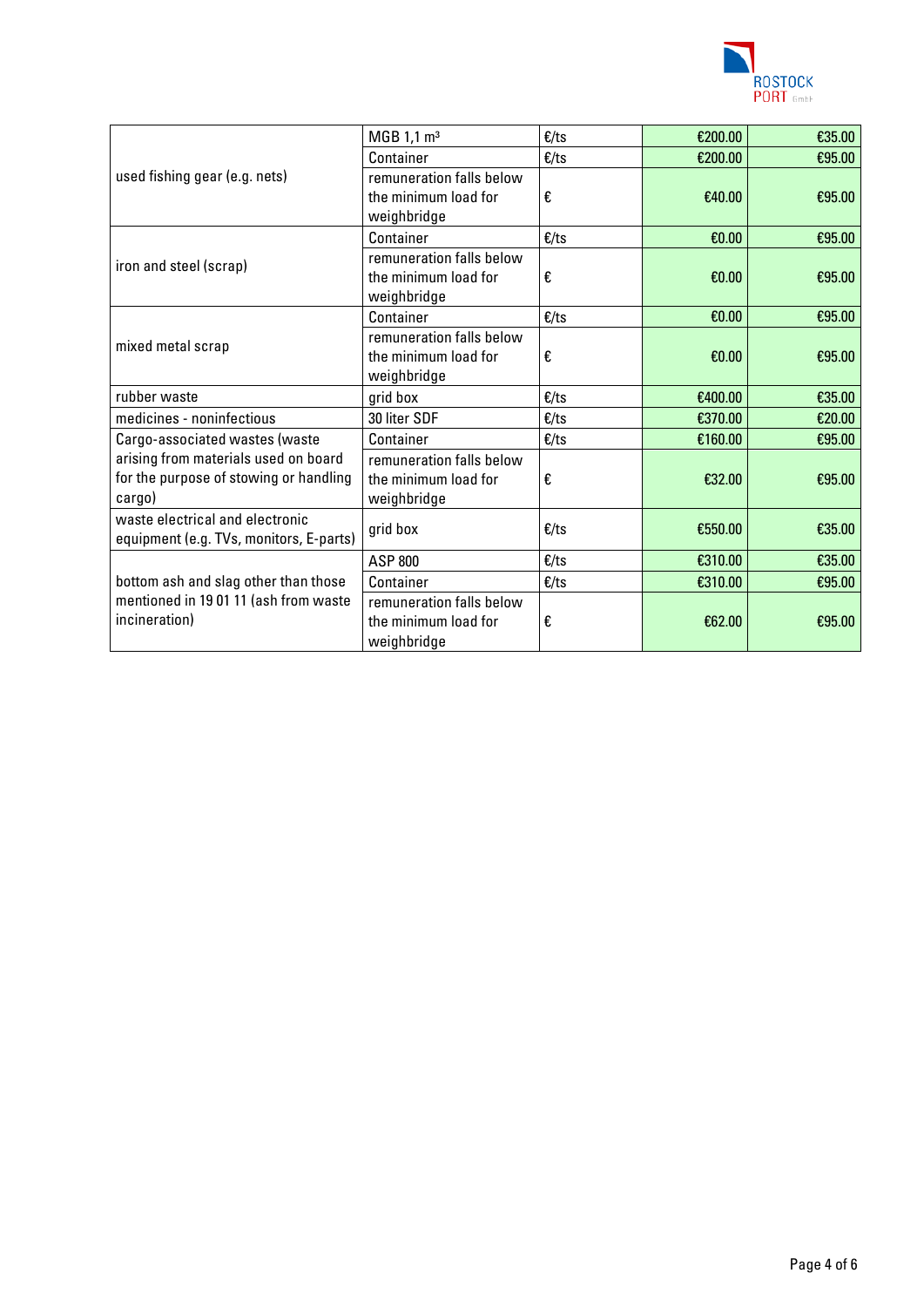

| 3. dangerous waste                                                                                                     | box                                                             | accounting<br>unit       | price for<br>disposal in<br>$E/m^3$ | arrival and<br>departure<br>(fixed price) |
|------------------------------------------------------------------------------------------------------------------------|-----------------------------------------------------------------|--------------------------|-------------------------------------|-------------------------------------------|
|                                                                                                                        | MGB 2401                                                        | $E/b$ ox                 | €68.00                              | <b>XXX</b>                                |
| absorbents, filter materials (including                                                                                | MGB 1,1 m <sup>3</sup>                                          | $E/b$ ox                 | €175.00                             | XXX                                       |
| oil filters not otherwise specified),<br>wiping cloths, protective clothing                                            | Container                                                       | E/ts                     | €390.00                             | €95.00                                    |
| contaminated by dangerous<br>substances                                                                                | remuneration falls below<br>the minimum load for<br>weighbridge | €                        | €78.00                              | €95.00                                    |
| waste oil in small box                                                                                                 | 60 liter SLK                                                    | E/ts                     | €350.00                             | €20.00                                    |
| waste paint and varnish                                                                                                | ASP 800                                                         | E/ts                     | €450.00                             | €35.00                                    |
|                                                                                                                        | ASP 800                                                         | E/ts                     | €450.00                             | €35.00                                    |
| packaging containing residues of or                                                                                    | Container                                                       | E/ts                     | €450.00                             | €95.00                                    |
| contaminated by dangerous<br>substances                                                                                | remuneration falls below<br>the minimum load for<br>weighbridge | €                        | €90.00                              | €95.00                                    |
| fluorescent tubes and other mercury-<br>containing waste                                                               | <b>LSR Box</b>                                                  | $E/$ item                | €0.30                               | €35.00                                    |
| lead batteries                                                                                                         | 60 liter SDF                                                    | E/ts                     | €0.00                               | €20.00                                    |
| Ni-Cd batteries                                                                                                        | 60 liter SDF                                                    | E/ts                     | €3,500.00                           | €20.00                                    |
| Arzneimittel-infektiös                                                                                                 | 55 liter box clinic                                             | $E/b$ ox clinic          | €75.00                              | €20.00                                    |
| gases in pressure containers<br>(including halons) containing<br>dangerous substances (e.g. aerosols)                  | 60 liter SPF with pressure<br>compensation                      | E/ts                     | €900.00                             | €20.00                                    |
| photochemicals                                                                                                         | 60 liter SDF                                                    | E/ts                     | €450.00                             | €20.00                                    |
| other halogenated solvents and<br>solvent mixtures (e.g. Industrial<br>cleaners, dry cleaning, degreasing<br>solvents) | 60 liter SDF                                                    | $\epsilon/t$             | €320.00                             | €20.00                                    |
| other still bottoms and reaction<br>residues                                                                           | <b>ASP 800</b>                                                  | E/ts                     | €1,800.00                           | €35.00                                    |
| distress signals                                                                                                       | ASP 800                                                         | $E/d$ istress<br>signals | €21.00                              | €35.00                                    |
| used electrical and electronic<br>equipment (e.g. refrigerators)                                                       | lose Sammlung                                                   | $E/$ item                | €65.00                              | €35.00                                    |
| hazardous components removed from<br>used electrical and electronic<br>equipment                                       | grid box                                                        | E/ts                     | €550.00                             | €35.00                                    |
|                                                                                                                        | <b>ASP 800</b>                                                  | E/ts                     | €420.00                             | €35.00                                    |
| bottom ash and slag containing                                                                                         | Container                                                       | E/ts                     | €420.00                             | €95.00                                    |
| dangerous substances (ash from<br>waste incineration)                                                                  | remuneration falls below<br>the minimum load for<br>weighbridge | €                        | €84.00                              | €95.00                                    |